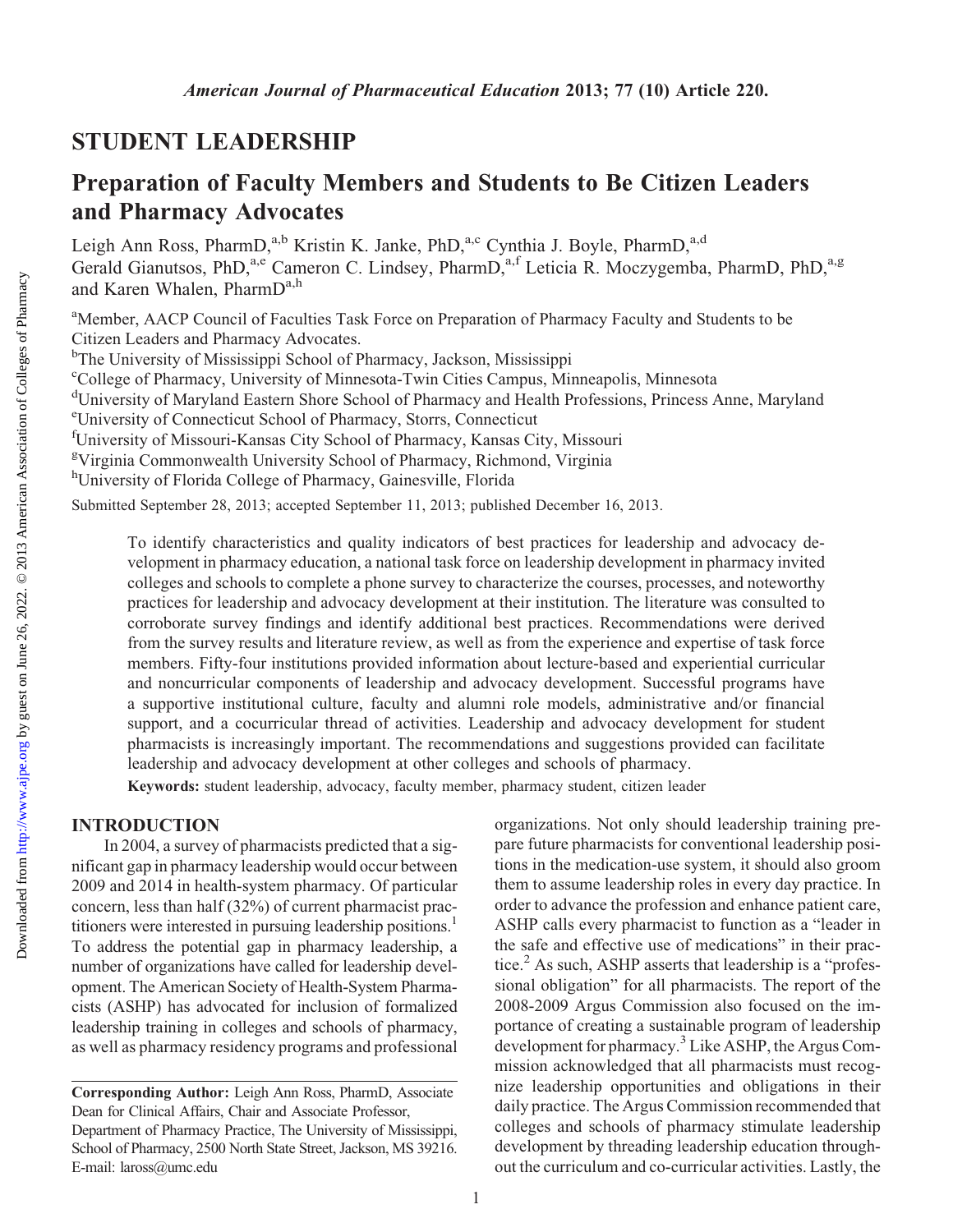need for leadership in pharmacy is further underscored by accreditation standards that direct curricula to cultivate the development of future pharmacists as "leaders and agents of change."<sup>4</sup>

As emphasized by the AACP Curricular Change Summit, advocacy is a component of leadership and an essential competency for the future of pharmacy. $4.5$ The concept of advocacy is broad, and, as such, it can be applied in many different contexts. While references to advocacy in the health professions literature have included a spectrum of terms such as legislative/political, clinical/ patient-centered, administrative, educational, social, and economic advocacy, this paper primarily focuses on the domains of legislative and patient advocacy.<sup>6-8</sup>

Legislative advocacy is fundamental to the future of pharmacy. For example, one of the primary responsibilities of current and future pharmacists is to promote public health through provision of population-based care, health and wellness initiatives, and disease prevention strategies.4,5,9 For pharmacy to truly play an integral role in improving the public health of the United States, the profession must advocate for change and be instrumental in guiding and shaping public health policy. In addition, legislative advocacy is also critical for the expansion of pharmacist-provided services and creation of new practice opportunities for the influx of highly trained pharmacy graduates entering the workplace.<sup>10,11</sup> Other health professions such as nurse practitioners, physician assistants, and optometrists have been extremely successful in advancing their professional privileges through concerted advocacy efforts.<sup>5,10</sup> For example, through unified advocacy initiatives, nurse practitioners now provide independent services with diagnostic, treatment, referral, and prescribing privileges in 16 states and the District of Columbia and practice in collaboration with a physician in the remaining  $34$  states.<sup>12</sup> The profession of pharmacy needs to take note of these effective examples, and view them as a call to act. With health care at the forefront of every political agenda, pharmacists now have a golden opportunity to advocate for their role as health care providers who maximize the safe and effective use of medications, and improve overall quality of care and health outcomes.

Advocacy discussions often center solely on the legislative perspective; however, as health care providers, pharmacists must focus on the patients they serve. An awareness of the importance of patient advocacy and development of skills to serve as a patient advocate should be a part of student programs. Pharmacists are accessible and positioned to advocate for the patients they serve across the continuum of care. They have opportunities to interact with patients in a variety of settings to identify needs, specifically medication-related needs, and assist the patient in addressing the concern.<sup>13</sup> The American Association of Colleges of Pharmacy (AACP) Council of Faculties established the Task Force on Preparation of Pharmacy Faculty and Students to be Citizen Leaders and Pharmacy Advocates in 2009 and charged the members to tabulate and characterize the courses or processes used by various institutions to develop leaders and health care advocates, and to describe characteristics and quality indicators to help identify best practices for leadership and advocacy development in pharmacy curricula. This report describes the process undertaken by the task force, including a survey of pharmacy colleges and schools and review of the literature, in order to develop recommendations for advancing leadership and advocacy development in pharmacy education.

In addressing the charges, the Task Force envisioned a goal beyond leadership and advocacy development, instead emphasizing pharmacists as citizen leaders and advocates. The key word is citizen. Citizens are members of a community, nation, or an area of commonality; they are civilians who profess allegiance.<sup>14</sup> Pharmacists are actually naturalized citizens within the profession of pharmacy. Naturalization involves learning about founding documents and civics processes, successfully completing an examination, and taking an oath, just as student pharmacists complete pharmacy education and affirm the Oath of a Pharmacist prior to a licensure examination.<sup>15</sup> Naturalized US citizens often exhibit a profound appreciation for the freedoms and responsibilities that are part of earned citizenship. Professional citizenship provides a relevant context for using their skills, which includes deployment to advance health care for individuals and populations and to influence local and national government.<sup>16</sup> Citizens of the profession of pharmacy are free to pursue their interests, but they have responsibilities as citizens. As leadership and advocacy educators we must assist our students, faculty, and graduates in better appreciating their earned citizenship, which prepares them to be citizens within the profession, among other health care professionals, and for their country.

# DETERMINING THE STATUS OF LEADERSHIP AND ADVOCACY EDUCATION IN PHARMACY Survey Development and Administration

The Task Force on Preparation of Pharmacy Faculty and Students to be Citizen Leaders and Pharmacy Advocates set out with a charge to characterize the courses and processes used by various institutions to develop leaders and health care advocates and to create mechanisms to characterize and select best practices for leadership and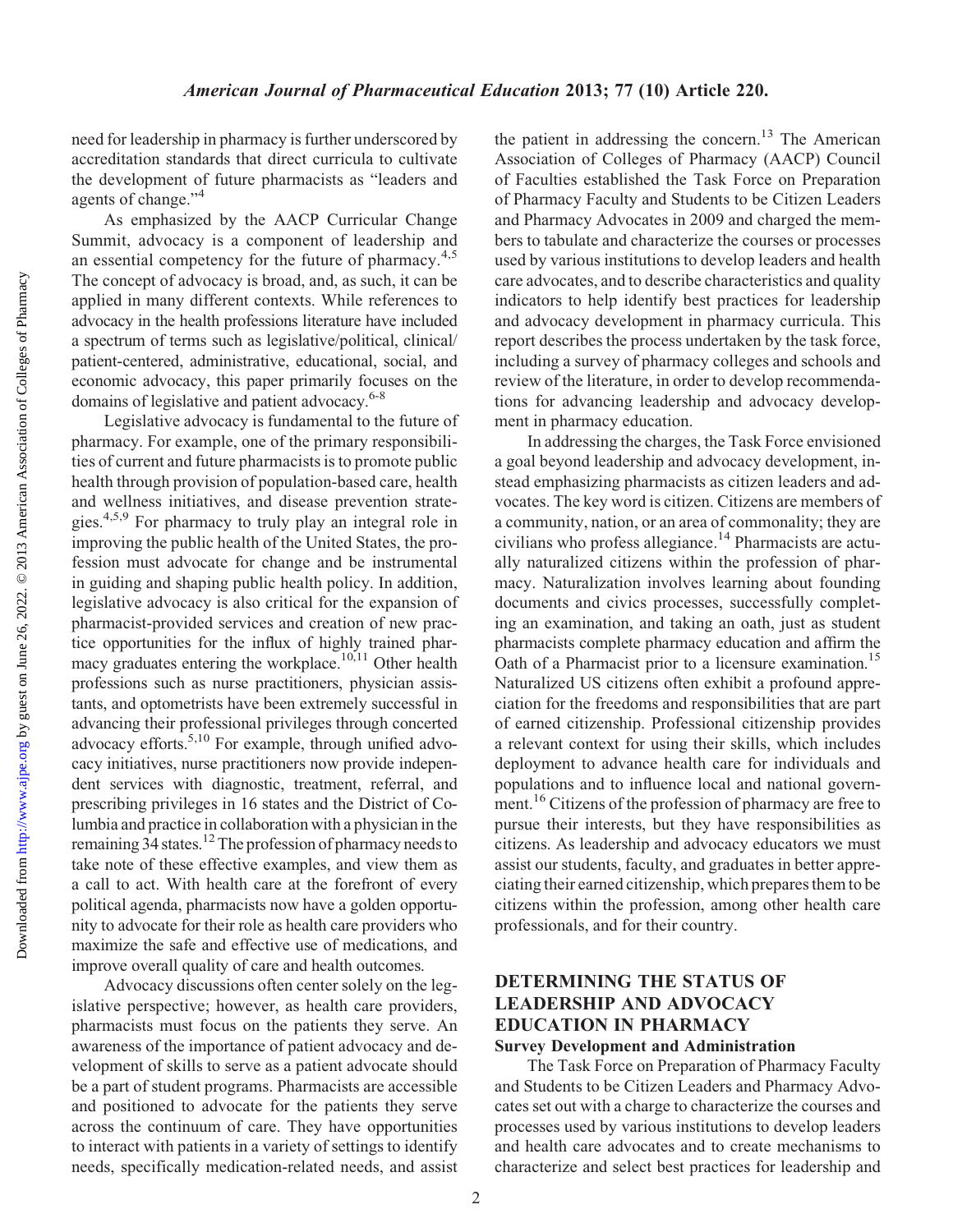Downloaded from http://www.ajpe.org by guest on June 26, 2022. @ 2013 American Association of Colleges of Pharmacy by guest on June 26, 2022. © 2013 American Association of Colleges of Pharmacy <http://www.ajpe.org> Downloaded from

advocacy development in pharmacy education. To guide the task force's work through the survey, literature review, and recommendations, definitions of leadership and advocacy were identified. Leadership was defined as "the process of influencing an organized group toward accomplishing their goals."<sup>17</sup> Student pharmacists have curricular and co-curricular opportunities to develop and apply leadership. This pertains to positional leadership (eg, elected office, committee chair) and to non-positional leadership (eg, volunteer activities, teamwork, projects). Leadership skills may be called upon when students work with professional associations, student organizations, employers, governmental agencies, and community-based entities. For this research, advocacy was defined as active support of an idea or cause.<sup>18</sup> Inherent to advocacy is supporting, recommending, or urging a change in a policy, cause, idea, or outcome. There is a parallel between advocacy and patient-centered care in that pharmacists assume responsibility for patient outcomes. Beginning in August 2009, the task force spent 2 months creating a comprehensive 63-question, 25-page survey instrument to collect the curricular activities in classroom and experiential/service learning settings, along with noncurricular components of development, such as admissions considerations and student organization activities. Questions were developed by 4 members of the task force and then reviewed for clarity and comprehensiveness by all 10 members of the task force. The task force decided that the breadth and degree of information they desired to capture would require personal phone interviews. The interview was pilot tested at task force members' colleges and schools and then revisions were made. The final interview included questions on the structure of the college or school (6 items), institutional commitment to leadership and advocacy (7 items), admissions (4 items), classroom instruction (9 items), experiential learning (11 items), academic service learning (9 items), co-curricular activities (2 items), student organizations (5 items), faculty development in leadership (4 items), faculty development in advocacy, (3 items) and noteworthy and successful leadership and advocacy efforts (3 items). Participants were asked the following questions: At your college/university, what would you consider your most noteworthy efforts related to leadership development? At your college/ university, what would you consider your most noteworthy efforts related to advocacy? What are the elements of a successful leadership or advocacy development effort? (A copy of the survey instrument is available from the corresponding author.)

Accredited colleges and schools of pharmacy in the United States and Canada that had graduated at least 1 class of PharmD students were identified to participate in the survey. Task force members divided the list of eligible colleges and schools based on their proximity or relationship with the faculty member to be interviewed. The deans of colleges and schools were approached first to participate and/or to forward the task force's information to the most appropriate person at the institution. If the dean determined that additional faculty or staff members should provide input, he or she was encouraged to collect the information prior to the phone interview or the task force member made additional calls to the recommended faculty or staff members. In order to collect all information in a uniform fashion across the task force members' locales, Qualtrics (Qualtrics Laboratories, Inc., Provo, Utah) was used as the platform to document all information collected during phone interviews. To supplement its work in gathering information from the colleges and schools, the task force also examined the leadership and advocacy development literature.

#### Overview of Survey Findings

The definitions used within the survey instrument to ensure consistent collection of information resulted in the task force finding a wealth of information and a large variety of leadership and advocacy promotion across colleges and schools of pharmacy. At the time of survey development, 105 colleges and schools were identified as eligible for participation. The survey instrument collected information from 54 institutions. Of those, 59% described their college or school as public. The majority (63%) of respondents were housed on a single campus. Of the respondents with multiple campuses (17%), 53% had 1 additional site and 32% had 2 locations. One-fifth of respondents reported satellite campuses, with 58% having 1 satellite campus, and 25% having 2 campuses. The typical student population at participating institutions was 300 to 400 individuals.

Respondents stated that leadership and advocacy appeared within their strategic plan 72% and 53% of the time, respectively. As part of the admissions process, 94% of respondents assessed leadership as a consideration for admission. Thirty-five percent reported confirming that leadership activity was present within the admission packet, while 17% of institutions reported considering advocacy as a criterion for acceptance. A weighted rubric was used by 29% and 40% of respondents to delineate degrees of leadership and advocacy among applicants, respectively.

When asked about courses on leadership or advocacy, 79% of respondents answered affirmatively to offering entire or parts of courses on at least one of these topics. Of the colleges and schools that offered classroom coursework, 15 provided required courses and 11 provided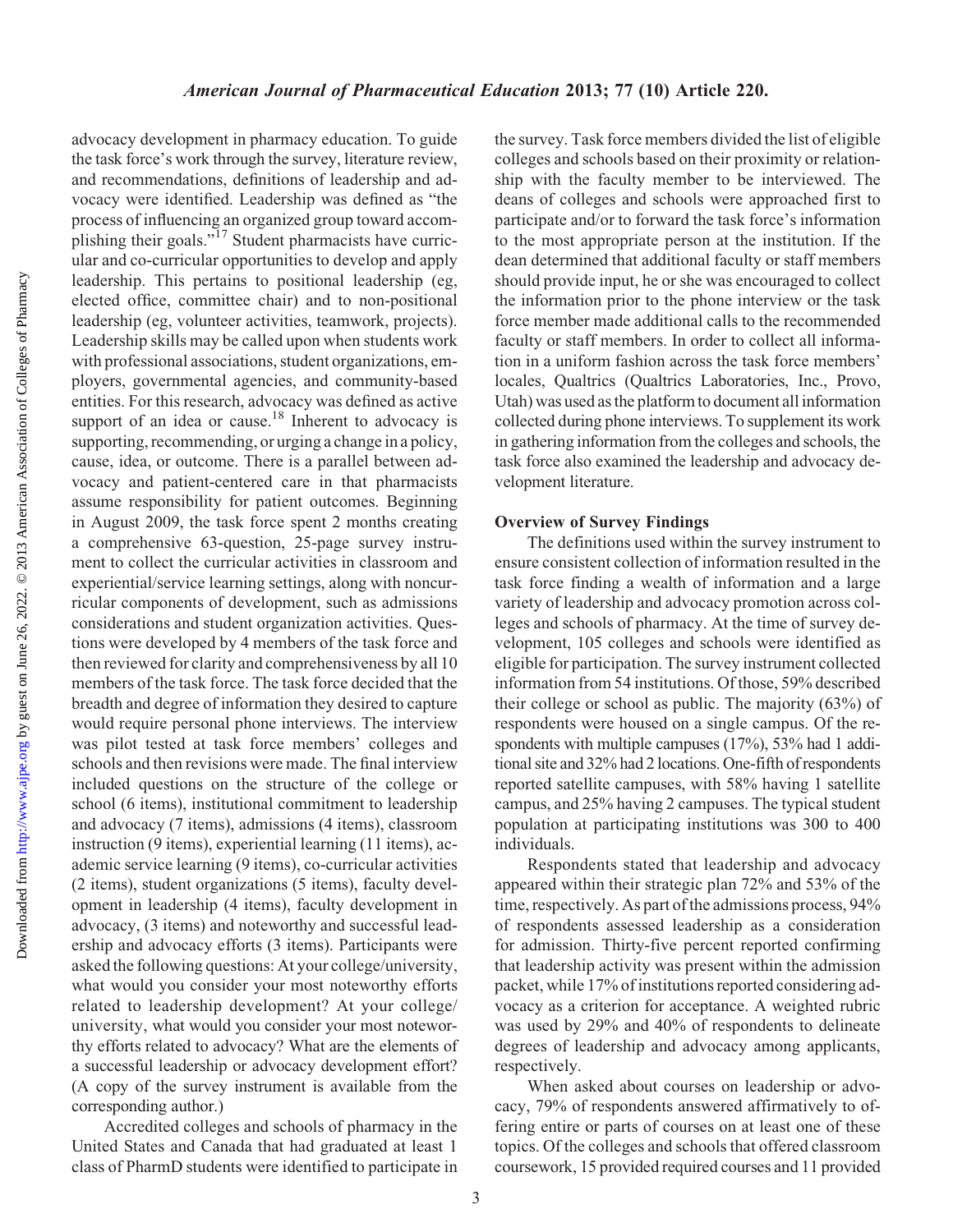electives. The majority of courses enrolled an average of 158 students annually, with the third year (ie, sixth year would indicate the graduation year) being one in which students most commonly registered. Six respondents indicated an interprofessional component to classroom courses.

Experiential education offered at the colleges and schools that responded held opportunities for leadership and advocacy. Half of the introductory pharmacy practice experiences (IPPEs) and 75% of advanced pharmacy practice experiences (APPEs) had leadership and/or advocacy objectives. However, the time devoted during these experiences to leadership or advocacy activities varied, as did the number of students eligible to enroll. Academic service-learning was defined as combining community service with academic instruction with a focus on critical, reflective thinking and civic responsibility. Academic service-learning was offered in 47% of responding institutions, with 18 requiring it as either a separate course or part of an IPPE, and 5 offering it as an elective. Advocacy objectives were encompassed in 15 of the academic service-learning experiences. Five included leadership and 2 included both leadership and advocacy outcomes as part of the experience.

Extracurricular activities related to leadership and advocacy were hosted by institutions and are depicted in Table 1. Leadership was encouraged broadly through organizational officer positions (ie, mean of 64 positions per institution) and/or college or school standing committees. The breadth of student organization programming including leadership and advocacy activities is illustrated in Table 2. Avenues used by institutions to support student pharmacist leadership and advocacy endeavors are described in Table 3.

Table 1. Co-curricular Activities Related to Leadership and Advocacy Arranged by Institutions

| <b>Activity</b>                          | Response, No. |
|------------------------------------------|---------------|
| Assemblies/grand rounds                  |               |
| Leadership                               | 26            |
| Advocacy                                 | 12            |
| Legislative days                         | 31            |
| Leadership workshops                     |               |
| Leadership                               | 15            |
| Advocacy                                 | 6             |
| Myers-Briggs Type Indicator <sup>a</sup> | 12            |
| StrengthsFinder <sup>b</sup>             |               |

<sup>a</sup> Myers IB, McCaulley MH. Manual: A Guide to the Development and Use of the Myers Briggs Type Indicator. Palo Alto, CA: Consulting Psychologists Press, Inc.; 1985.

 $<sup>b</sup>$  Rath T. StrengthsFinder 2.0. New York, NY: Gallup Press;</sup> 2007.

## Noteworthy Leadership Development Practices in Colleges and Schools

Forty-six participants cited noteworthy leadership practices. Six major themes, described below, emerged from the responses.

Creation of a culture of expectation for involvement as leaders. Educators noted that expectations for pharmacy students to become leaders began upon entry to the program and were facilitated by classroom and experiential curriculum and opportunities to join professional student organizations. Supporting and encouraging students to accept leadership roles, promoting leadership through activities such as weekly assembly programs, intentionally thinking about leadership development, and including leadership as part of the mission were mentioned as ways in which faculty members fostered a culture of involvement. A few respondents indicated that leadership was a component of students' expected professionalism standards.

Establishment of opportunities for leadership in student organizations. Several participants talked about the positive role student organizations have in developing students' leadership skills. In particular, the availability of an extensive offering of student pharmacist organizations was viewed positively and as an opportunity to engage a variety of students' interests. Respondents also supported and encouraged student involvement at the university, state, and national levels.

Provision of role models and mentors for leadership. Respondents discussed administration and faculty members leading by example in various leadership roles, ranging from student organization advisors to holding local, state, or national leadership offices. A few colleges and schools had formal mentoring programs that emphasized leadership skills. Alumni leaders were also mentioned as serving as role models for students.

Establishment of ways for valuing and recognizing efforts. Many participants noted that internal and external recognition validated efforts and led to an increase in involvement. Internally, administration and faculty members demonstrated value in the form of respect and encouragement. Also, having support in the form of monetary resources to assist with travel to meetings helped. One participant said an awards ceremony for faculty and students was held as a formal way to recognize leadership achievements. Participants also discussed recognition with awards from external groups, such as national organizations as a means to demonstrate value of efforts.

Promotion of leadership development programs for students and faculty members. Many colleges and schools provided opportunities for students and faculty members to participate in leadership development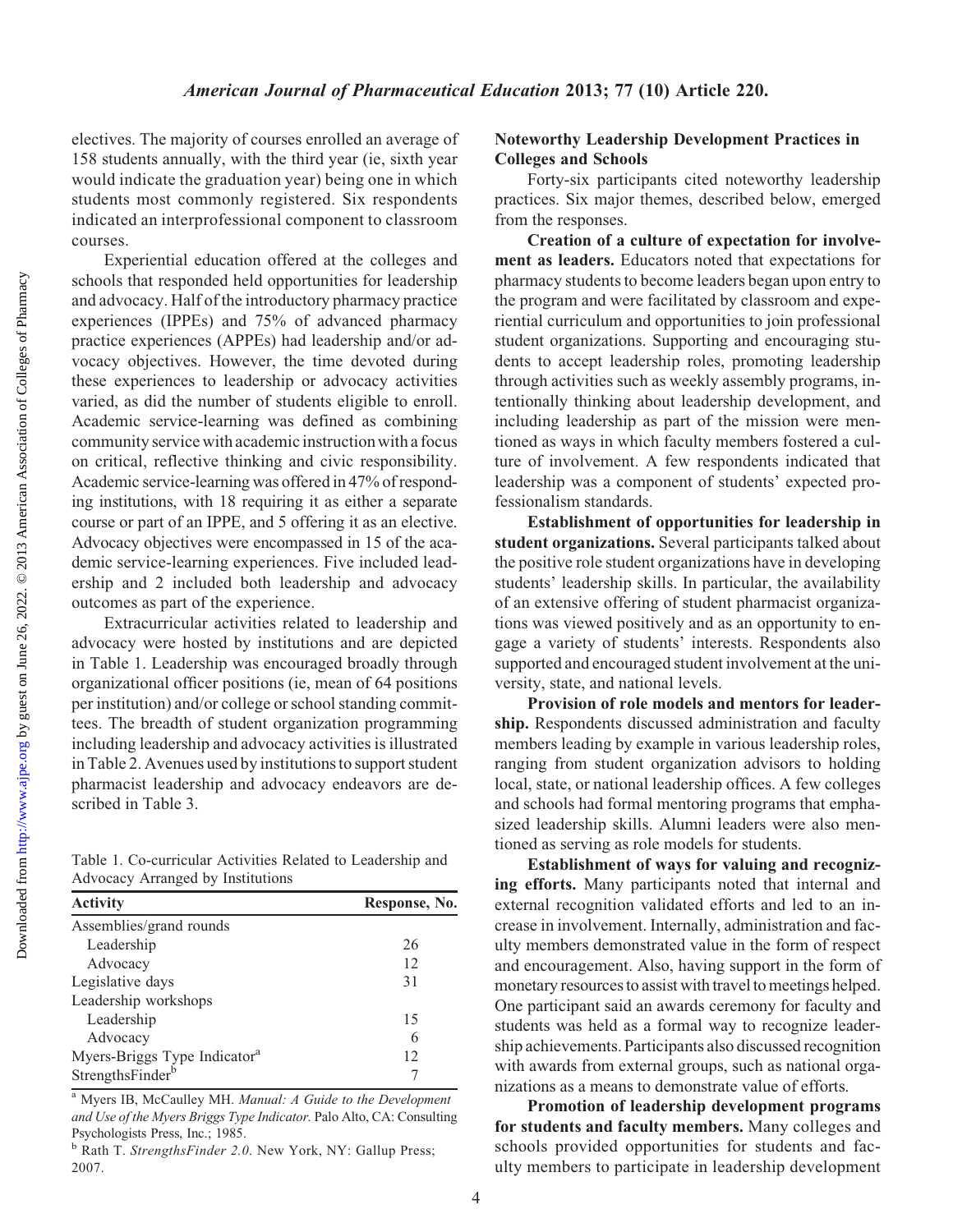Table 2. Student Organization Programming in US Colleges and Schools of Pharmacy Including Leadership and Advocacy Activities

| <b>Activity</b>                          | Response, No. (%) |
|------------------------------------------|-------------------|
| Health fairs                             | 45 (88)           |
| Clinical skills competition              | 44 (86)           |
| Patient counseling competition           | 42 (82)           |
| Legislative days                         | 39 (76)           |
| Regional networking programs             | 27(53)            |
| with state/parent organization           |                   |
| Leadership workshops                     | 26(51)            |
| Business plan competition                | 23 (45)           |
| Assemblies/grand rounds                  | 22(43)            |
| Career pathways                          | 19 (37)           |
| Legislative process discussions          | 18 (35)           |
| Interprofessional seminars               | 16(31)            |
| Post-graduate roundtables                | 16(31)            |
| Formulary review competition             | 11(22)            |
| International advocacy opportunities     | 11(22)            |
| Environmental advocacy                   | 11(22)            |
| Voter registration booths                | 9(18)             |
| Myers-Briggs Type Indicator <sup>a</sup> | 5(10)             |
| StrengthsFinder <sup>b</sup>             | 3(6)              |

<sup>a</sup> Myers IB, McCaulley MH. Manual: A Guide to the Development and Use of the Myers Briggs Type Indicator. Palo Alto, CA: Consulting Psychologists Press, Inc.; 1985.

<sup>b</sup> Rath T. StrengthFinder 2.0. New York, NY: Gallup Press; 2007.

programs and activities. The types of opportunities varied from school to school, but generally, respondents encouraged faculty members and students to participate in existing programs at the university, state, and/or national levels. Several colleges and schools sponsored an annual retreat focused on development of student leaders. One respondent noted that his school received funding to support 1-year of leadership development activities including a student leadership retreat, speaker series, and dinner series for students.

Integration of leadership building skills throughout the curriculum. The scope and extent of formal leadership training provided by the respondents' colleges and schools varied widely from elective courses to an 18-credit

Table 3. Institutional Support for Student Advocacy or Leadership Activities

| <b>Type of Support</b>          | Response, No. $(\% )$ |
|---------------------------------|-----------------------|
| Arrange test/class schedules    | 45 (88)               |
| for conferences                 |                       |
| Provide financial support       | 47 (92)               |
| to students                     |                       |
| Encourage faculty participation | 34 (67)               |
| in activities                   |                       |
| Provide scholarships to leaders | 26 (51)               |

emphasis area in leadership for PharmD students to a doctoral degree program in public health and leadership. Respondents reported striving to integrate leadership skills throughout the curriculum and create connectivity between classes.

Although not prominent themes, other noteworthy leadership practices reported by participants included fostering relationships with state and national organizations and other colleges and schools, and the inclusion of leadership criteria in the admissions process.

## Noteworthy Advocacy Development Practices in Colleges and Schools

Thirty-three responding institutions reported noteworthy advocacy practices, and 3 main themes, described below, were identified from the responses.

Active participation in Legislative Day. Participants viewed having a strong faculty and student presence at their state's Legislative Day as a noteworthy advocacy practice. This event served as a way to exemplify advocacy for student participants by highlighting the collective efforts of many groups, including professional organizations, health care providers, and local and state government representatives. A few colleges and schools worked with a statewide group, which included various pharmacy stakeholders, to address legislative issues.

Community outreach. A wide variety of community outreach activities that promoted pharmacy were reported by respondents. Activities included health fairs at the state capitol and US Capitol to demonstrate the value of pharmacist services, community health fairs to promote treatment and prevention of conditions such as diabetes, and volunteering at indigent clinics. Involvement in public health initiatives, such as Haiti earthquake relief and safe disposal of medications, were also discussed.

Integration of advocacy throughout the curriculum. Similar to noteworthy leadership practices, several participants discussed efforts by their college or school to consciously connect advocacy topics with coursework. Some colleges and schools offered experiential opportunities, which were either required or elective. One school highlighted service learning as a mechanism for increasing advocacy.

Other noteworthy advocacy efforts included letterwriting campaigns, promoting patient advocacy, and being involved with state associations. Several respondents explicitly said they did not have any noteworthy advocacy best practices to mention or that this was an area that was important but in progress.

# Elements of a Successful Leadership or Advocacy Development Effort

Respondents  $(n=26)$  reported that 3 key elements led to a successful leadership or advocacy initiative: a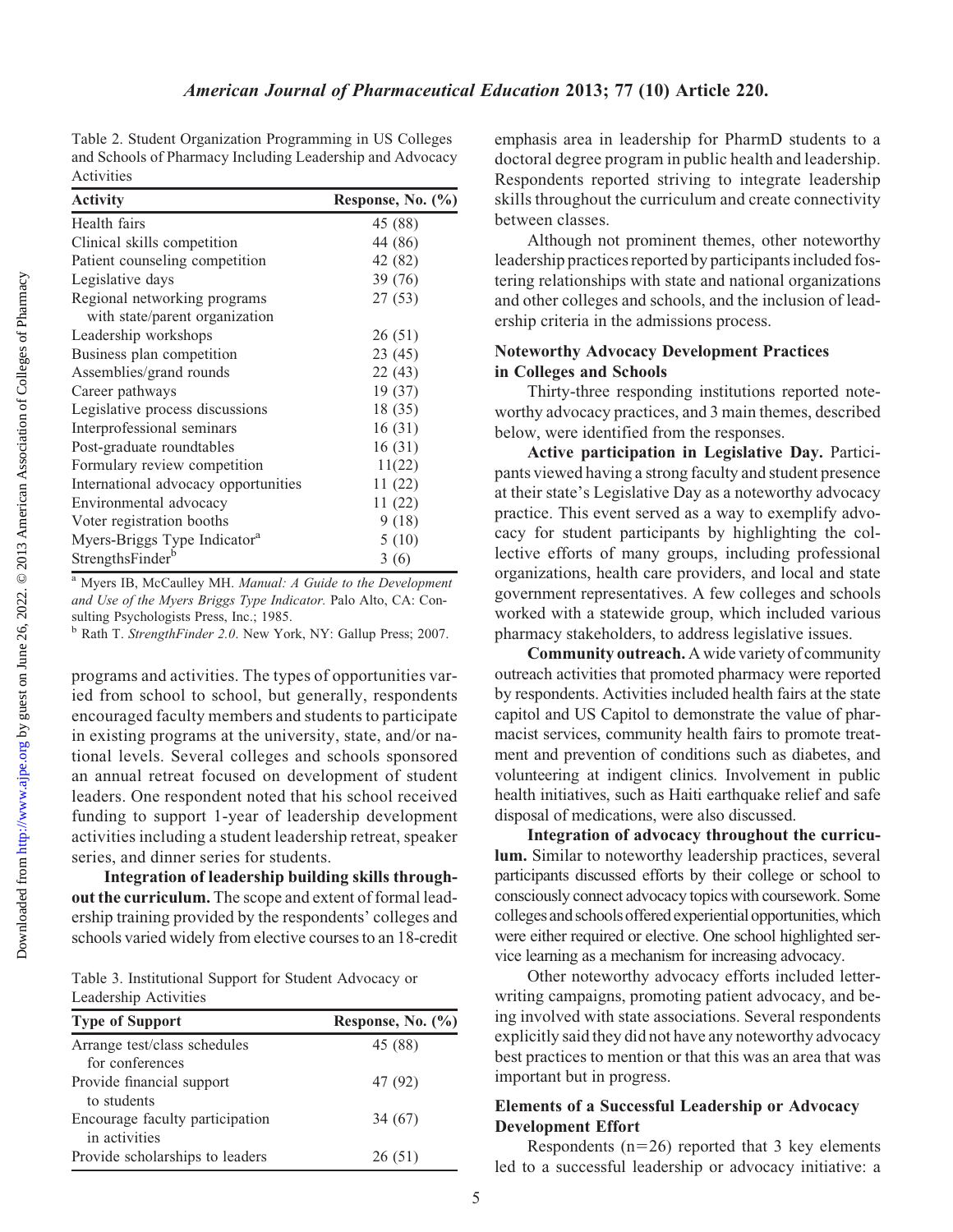#### American Journal of Pharmaceutical Education 2013; 77 (10) Article 220.

supportive institutional culture, defined goals and outcomes, and recognition and rewards. A supportive culture included buy-in and mentoring from administration and faculty members and also support in the form of monetary resources and encouragement. Faculty and/or community champions were also noted as being key to fostering this culture. The dean was specifically mentioned as a primary individual for supporting initiatives and serving as a role model.

Defined goals and expected outcomes were also important. Respondents indicated that formal feedback and assessment helped determine whether goals were being achieved and the overall impact of programs. Recognition by administration, faculty members, and colleagues, and/ or receiving awards were also key to determining a successful leadership or advocacy development effort. Other elements included faculty and student toolkits to guide program development, planning for sustainability of programs, and considering how individual strengths could add value to a program.

### Leadership and Advocacy Development Reported in the Literature

Leadership development is not simple. Dugan suggests that the rapid proliferation of programs has "positioned those without significant training in leadership studies or curriculum development as leadership educators.<sup>19</sup> Indeed, as pharmacy enhances leadership development programming, faculty members will be needed for instruction and coaching. These faculty members will not only need to be role models and leaders themselves, but also versed in effective methods for leadership development and willing to guide the curricular and instructional design necessary to design successful programming.

This rapid escalation of leadership programming has propagated the false assumption that leadership development is intuitive. Instead leadership capacity is built incrementally through exposure to meaningful interventions over time.19 The concept of a deliberate and intentional sequence of leadership learning opportunities has significant implications for leadership development in pharmacy.

In addition, development must include experience. Posner has emphasized that classroom work is not enough; leadership development must involve doing.<sup>20</sup> In their paper on designing leadership development, Guthrie and Thompson state that students "must understand leadership theory, develop leadership skills through practical application, and reflect upon their knowledge and experiences to learn and grow.<sup>21</sup> Clearly, leadership development programming will need to involve hands-on opportunities to lead.

All leadership experiences may not be positive. However, significant development can occur as the result of struggles and failures. Bennis has discussed the importance of development, emphasizing crucibles, defined as intense, often traumatic, unplanned experiences that transform and develop distinctive leadership abilities.<sup>22</sup> Given their science backgrounds, pharmacist advocates may relate to this example of crucibles, which are vessels that do not melt easily and withstand chemical reactions or high temperatures similar to our political discourse at times. Parks, documenting the leadership instructional approach of Harvard Professor Ron Heifetz, emphasizes the need for analysis of leadership experiences and reflection, in order to foster growth in abilities.<sup>23</sup> To support reflective analysis, small groups have been used, as well as journaling. The importance of mentoring has also been well articulated as a support to leadership development. As pharmacy moves forward with leadership development, consideration will need to be given to opportunities for analysis and reflection, creation of supportive communities, and the mentoring needs of students.

Blumenthal and colleagues argue that formal leadership development in medicine should be an explicit goal of residency training.24 Their review of the literature identified common elements of effective leadership development programs including: (1) reinforcing/building a supportive culture, (2) ensuring high-level sponsorship and involvement (including mentorship), (3) tailoring the goals and approach of the program to the context, (4) targeting programs toward specific audiences, (5) integrating all features of the program, (6) using a variety of learning methods, (7) offering extended learning periods with sustained support, (8) encouraging ownership of self-development, and (9) committing to continuous improvement. Attention must be paid to the effectiveness and the sustainability of leadership development programming in pharmacy education.

Leadership and advocacy are intertwined. Advocacy can be seen as a direct and impactful experiential component of leadership. In advocating for an issue, a law, or quality improvement project, students must deploy all of their leadership skills in researching issues, communicating, and working with others to influence decisions. Richard P. Penna concluded his chapter in *Leadership and Advocacy* for Pharmacy with this:

Advocacy is a critical and necessary part of the pharmacy leader's role. Understanding the comprehensive nature of advocacy is the leader's first challenge. Advocacy involves understanding relevant policy issues; expressing them in clear language; understanding the processes of securing public, legislative, and regulatory support for policies; and engaging in the arduous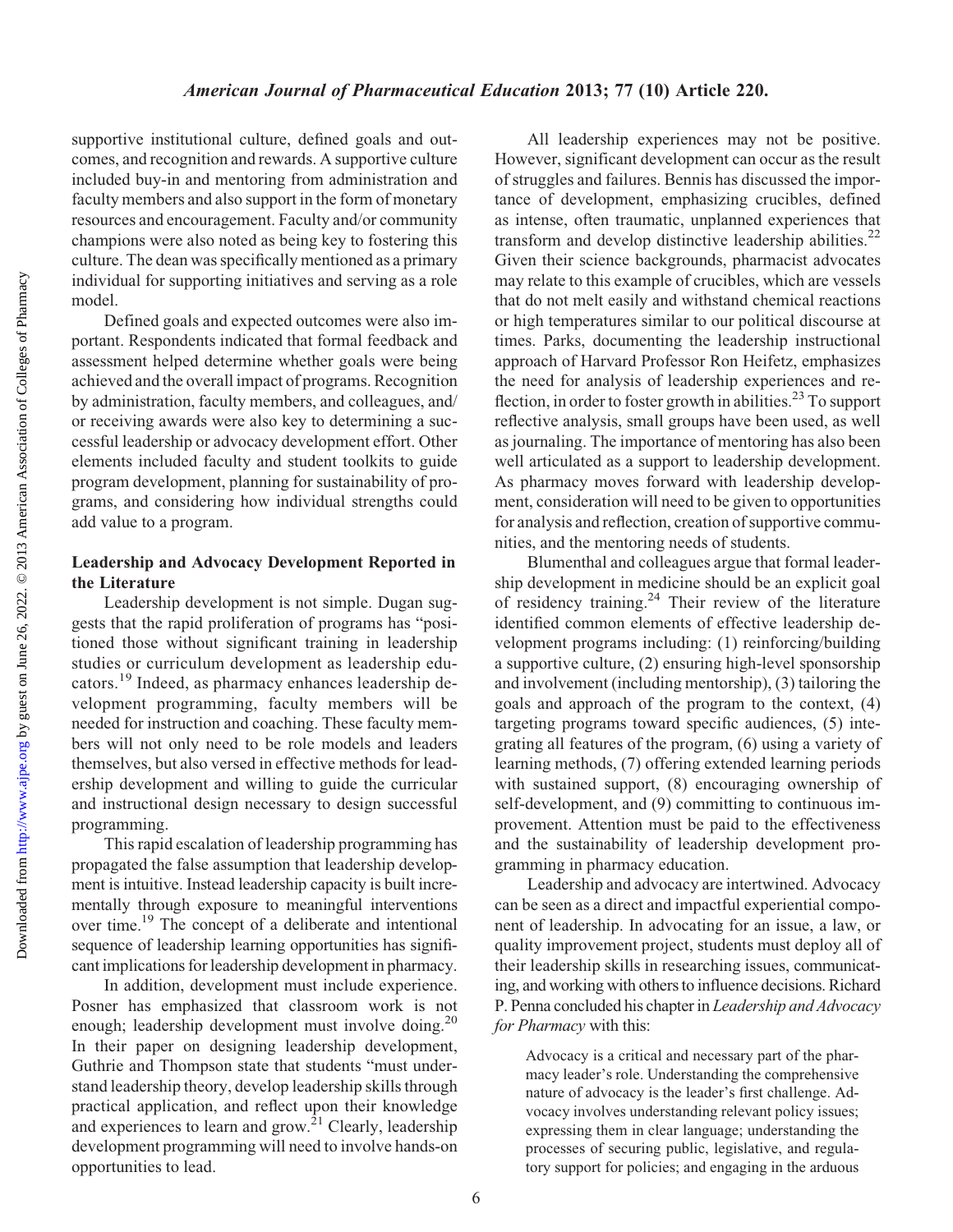process of securing adoption of pharmacy's positions... . Advocacy is a leadership function. The person who does not advocate is not a leader.<sup>25</sup>

Developing competency-based medical advocacy training and practice opportunities has been identified as necessary and a framework to design this training may include a definition based on actual advocate experience and an identified spectrum of advocacy activities.<sup> $7,26$ </sup> Like leadership development, advocacy development is also not simple. Earnest and colleagues make the case that in order for advocacy training to succeed, accrediting bodies must endorse it and colleges and schools must develop stronger community relationships.<sup>7</sup>

Building advocacy skills often involves building leadership skills. Huckabee and Wheeler advocate for development opportunities that "allow [students] to be a part of something bigger than themselves," to face "controversial and difficult health care issues," to envision "new methods of achieving health goals," and to "react and respond to severe global health issues."<sup>27</sup> Achieving these advocacy goals inevitably requires students to use leadership skills such as visioning, enabling others to act, and challenging the process.

Methods for addressing advocacy and leadership have been described. Mansfield and Meyer pair leadership and advocacy learning explicitly, having students complete 2 major group projects by assessing an identified community need and completing a leadership change project.28

A commentary on leadership in medical school describes the rationale for the emphasis on leadership as the need to "resolve social and political obstacles" to health care. The authors argue that the deficit in leadership skills is attributable to failures in medical education to emphasize skill development.<sup>29</sup>

In development programs, the pairing of leadership and advocacy can be quite deliberate and strong. Guided by 5 physician and 1 nurse researcher faculty members, LEADS is a track in the University of Colorado Denver School of Medicine which focuses on the underserved and disadvantaged. Participants are provided "the vision and skills to be leaders and advocates for patients" and their needs.<sup>30</sup> Crites and colleagues highlight a 5-year medical undergraduate leadership program. The program includes a course on health advocacy in which students must describe advocacy roles within and without organizations, demonstrate interpersonal persuasion practices, identify barriers to interpersonal and systemic change, describe the politics of change, and demonstrate approaches to communicate change. There is an additional practicum

that involves a field experience in health advocacy and leadership in which participants identify a policy or group in need of advocacy reform and develop, implement, and evaluate an advocacy plan.<sup>31</sup>

The advocacy activities, programs, and courses championed by cited authors are linked to the micro and macro levels of public health.<sup>32</sup> Students must learn basic competencies in communication, needs assessment, and health policy in order to help patients individually or collectively. Social consciousness that is nurtured through volunteerism and service learning helps health professions students relate to patients' circumstances and to actively work to achieve national health goals.

#### **DISCUSSION**

The comprehensive survey instrument allowed for the compilation of a broad range of data and the phone interviews provided in-depth, quality information on survey questions. This data would have been strengthened with more participation, which may have been limited by the survey administration time and the occasional need for input from multiple individuals at one institution. Steps were taken to ensure a consistent data collection process from a design, administration, and documentation perspective; however, there may have been differences in the survey respondents' determinations of activity designations or categories. The following recommendations and suggestions by the Task Force on Preparation of Pharmacy Faculty and Students to be Citizen Leaders and Pharmacy Advocates are based upon survey responses, several of which confirm those in the 2008-2009 Argus Commission report, a comprehensive literature review, and the experience and expertise of task force members.<sup>3</sup>

#### Recommendations

- (1) AACP should support deans, especially those new to their positions, and develop them for their pivotal role as catalysts for the leadership and advocacy culture within their institutions.
- (2) AACP should support inclusion of leadership (eg, practice change initiatives) and advocacy impact factors (eg, patients served, governmental agency health promotion partnerships) within institutional assessment criteria to document success.
- (3) AACP should support explicit ACPE accreditation standards (eg, must statements vs should statements) in support of the development of leaders in relevant curricular, student, and faculty/staff standards.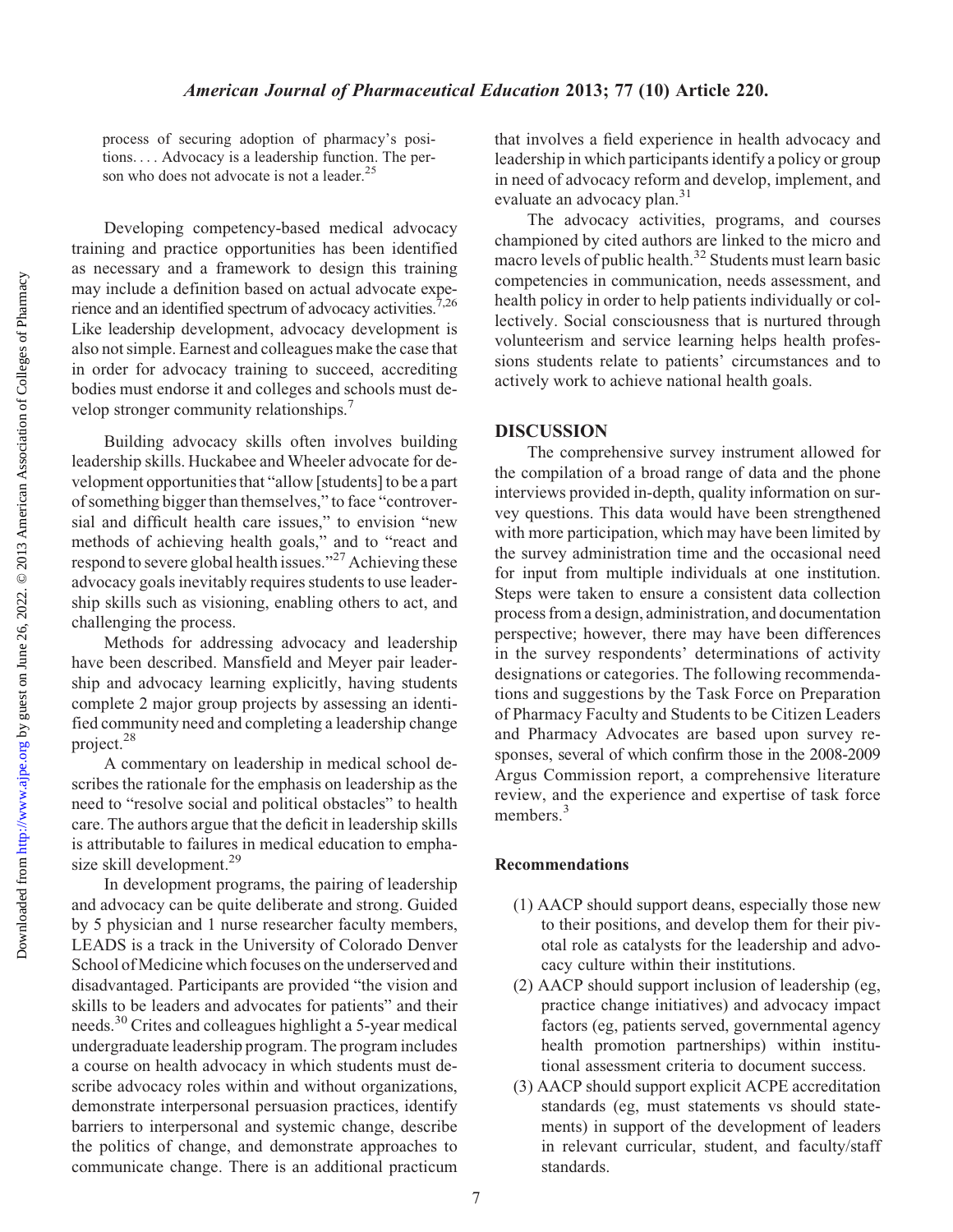# American Journal of Pharmaceutical Education 2013; 77 (10) Article 220.

- (4) AACP should support inclusion of "advocates" or "advocacy" as standard terminology within the ACPE accreditation standards.
- (5) AACP should encourage ACPE to develop guidelines around advocacy development in relevant curricular, student, and faculty/staff standards.
- (6) AACP should expand its efforts to support faculty members in their personal leadership and advocacy development.
- (7) AACP should support faculty members in acquiring skills and tools to facilitate student leadership development and advocacy development.
- (8) AACP, via its Leadership Development Special Interest Group, should support faculty scholarship in advancing leadership and advocacy development.

## Suggestions

## Curricula

- (1) Members of the academy are encouraged to read Building a Sustainable System of Leadership Development for Pharmacy: the Report of the 2008-2009 Argus Commission, which provides background and a framework in support of leadership development programs.
- (2) Colleges and schools of pharmacy should include leadership and advocacy development in the curricula.
- (3) Colleges and schools of pharmacy should support curricula which reflect the relationship between leadership and advocacy development.
- (4) Colleges and schools of pharmacy are encouraged to plan for both leadership and advocacy development as a thread through the curriculum, cocurriculum, and extracurricular activities.
- (5) In order to develop effective and sustainable programming, colleges and schools should draw upon the leadership and advocacy development literature during curricular and instructional design.

## Students

- (1) Colleges and schools of pharmacy should include experience with leadership and advocacy as admissions criteria for prospective students.
- (2) Colleges and schools of pharmacy should recognize, encourage and support the vital role of student organizations in leadership and advocacy development.
- (3) Colleges and schools of pharmacy and student organizations should work together to provide leadership and advocacy development opportunities.

## **Culture**

- (1) Colleges and schools of pharmacy should consider leadership and advocacy development in strategic planning and define explicit goals and outcomes for leadership and advocacy opportunities in order to build an institutional culture based upon pride and purpose.
- (2) Colleges and schools of pharmacy should work toward cultures that recognize both positional and non-positional leadership for both students and faculty members.
- (3) Colleges and schools of pharmacy are encouraged to recognize, encourage, and support faculty members who are highly engaged and effective in the leadership and advocacy culture within their institution or in partnership with others.
- (4) Colleges and schools of pharmacy are encouraged to include postgraduate leadership and advocacy development (eg, faculty members, alumni, pharmacy residents, graduate students, and practitioners) as a means to ensure their "citizens" are effective and engaged in the issues within their domains.
- (5) To conserve human and financial resources and to promote interprofessionalism, colleges and schools of pharmacy are encouraged to support partnerships and collaboration in leadership and advocacy development. These partnerships may be developed between colleges and schools or among health professions.

## SUMMARY

Developing leadership and advocacy skills has never been more important for pharmacists than it is today.With a changing health care environment, future pharmacists must be prepared as citizen leaders to execute the vision that pharmacy has articulated with an appreciation and sense of responsibility for the opportunities ahead. In preparation, a number of required elements have been identified for a sustainable system of leadership and advocacy development in pharmacy education and practice. Essential components of successful programs include a supportive institutional culture, strong administrative and financial support, and a deliberate thread of curricular and co-curricular courses and activities throughout the curriculum. Well-designed student pharmacist and postgraduate education and training opportunities can play an important role in the leadership development of professionals. Student organizations are also important to success, as is a culture that recognizes positional and non-positional leadership. Partnerships with alumni and faculty role models are needed to develop these important